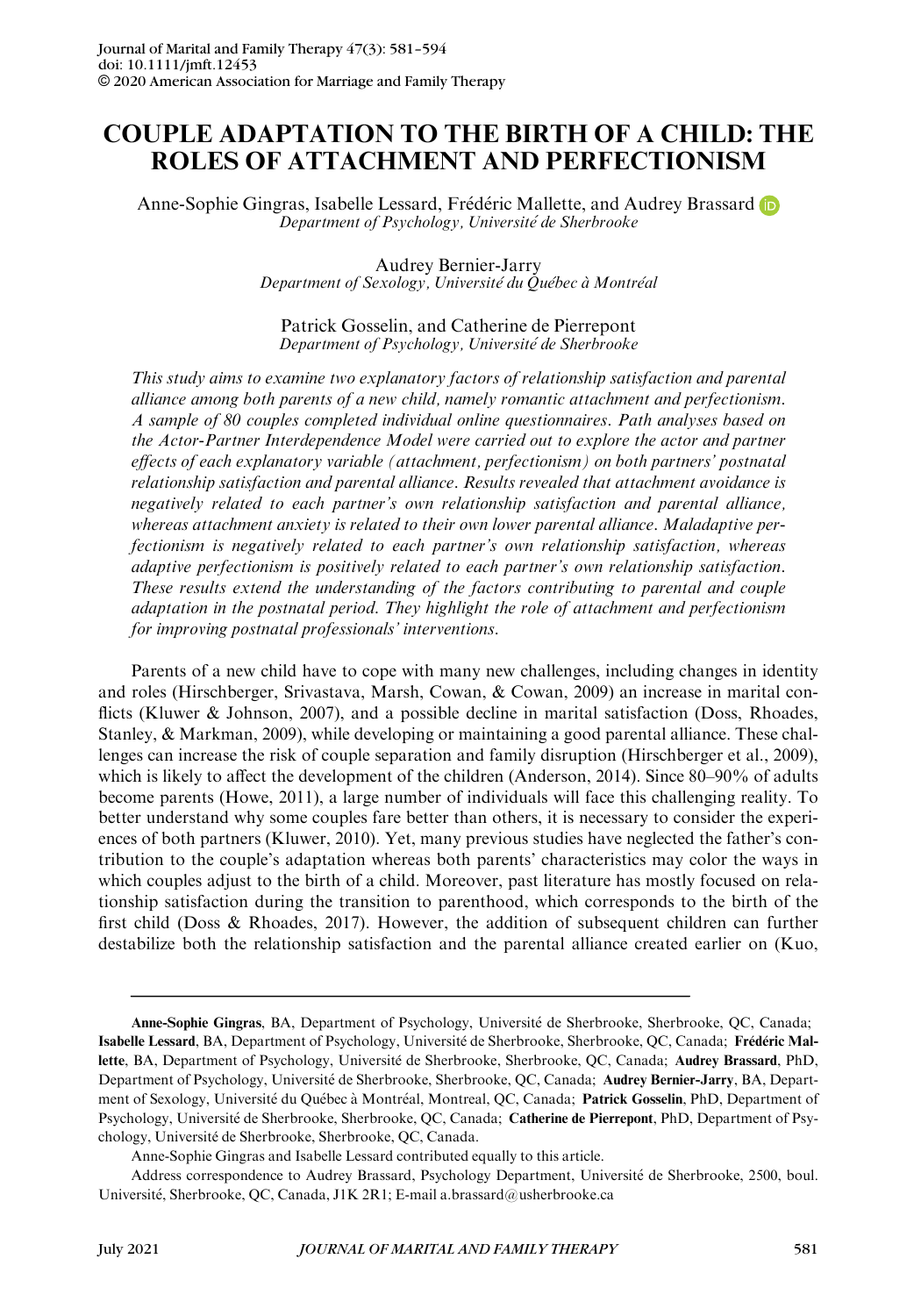Volling, & Gonzalez, 2017), since new stressors and new responsibilities multiply themselves. To fill these gaps, this study explores the role of two explanatory factors (romantic attachment and perfectionism) of the relationship satisfaction and parental alliance in both partners following the birth of a child, whether it is a first or a subsequent one.

# Decline in Relationship Satisfaction after the Birth of a Child: Still No Consensus

Relationship satisfaction—the degree to which each member of a couple is satisfied with their relationship (Graham, Liu, & Jeziorski, 2006)—has been widely studied in the last 20 years (Candel & Turliuc, 2019; Fincham, & Beach, 2010; Mitnick, Heyman, & Smith Slep, 2009; Roy, James, Brown, Craft, & Mitchell, 2020). In the context of transition to parenthood, a majority of studies has documented a decrease in relationship satisfaction among partners (Doss & Rhoades, 2017; Doss et al., 2009). While some authors argue that the decline in relationship satisfaction of new parents does not differ from that experienced with the passage of time by couples without children (Mitnick et al., 2009), others report a greater decrease in relationship satisfaction among couples with children (Shapiro, Gottman, & Carrere, 2000). Recent literature reviews conclude that the decrease in relationship satisfaction after the birth of a child is temporary and more marked during the transition to parenthood, and that the satisfaction returns to a higher level as the child grows up (Doss & Rhoades, 2017; Kluwer & Johnson, 2007). However, research samples are often limited to married couples and measurements do not always consider men's experiences.

# Looking at Parental Alliance

The birth of a child requires the development or modification of the parental alliance, defined as the degree to which one parent believes that they have a good collaborative relationship with the other parent in the education/care of children (Bouchard, 2014). Precisely, a good parental alliance implies that each parent is involved with the child, values the other parent's involvement with the child, respects the judgment of the other parent, and wants to communicate with the other parent (Abidin & Brunner, 1995). The alliance begins to develop during pregnancy and is a predictor of the postnatal parental alliance (Corboz-Warnery & Fivaz-Depeursinge, 2001), although it also fluctuates over time (Luz, George, Vieux, & Spitz, 2017). Parental alliance has been linked to a better infant adjustment and development (Feinberg, 2003).

Very few researchers (see Bouchard, 2014; Luz et al., 2017, for exceptions) have explored the explanatory factors for variations in both relationship satisfaction and parental alliance among both parents of a new child. Although there is a positive link between parental alliance and relationship satisfaction (Kwok, Cheng, Chow, & Ling, 2015), these two constructs are distinct. As they refer to distinct roles (partner and parent), a separated couple may maintain a good parental alliance (Abidin & Brunner, 1995).

# Romantic Attachment, Relationship Satisfaction, and Parental Alliance

Although several variables have been studied to explain individual differences in levels of relationship satisfaction following the birth of a child, recent studies have suggested that romantic attachment could be a relevant factor to understand partners' adjustment as a couple and as a parental team (Bouchard, 2014; Luz et al., 2017). Romantic attachment is now considered essential for understanding conjugal interactions (Mikulincer & Shaver, 2016). It can be described as an internal pattern of self and other representations that is relatively stable over the course of life, based on the quality of interactions with parents during childhood and later transferred to a romantic partner in adulthood. The concept of attachment is based on Bowlby's studies on mother-child interactions (Bowlby, 1969). During childhood, the quality of the interactions between the mother (or father) and the child will determine the later internal working models of the self and of others. Constant and sensitive responses to the child's needs help foster a sense of security when facing threat or vulnerability, which corresponds to attachment security. On the contrary, arbitrary or inadequate responses are associated with attachment insecurity. When the attachment figure shows inconsistent and confusing behaviors, the child develops an excessive fear of abandonment and hypervigilance to rejection threats (i.e., anxious attachment). When the attachment figure is insensitive, unavailable or shows a lack of response to the child's needs, the child will learn to be distant, to rely only on oneself, and to avoid intimacy (i.e., avoidant attachment).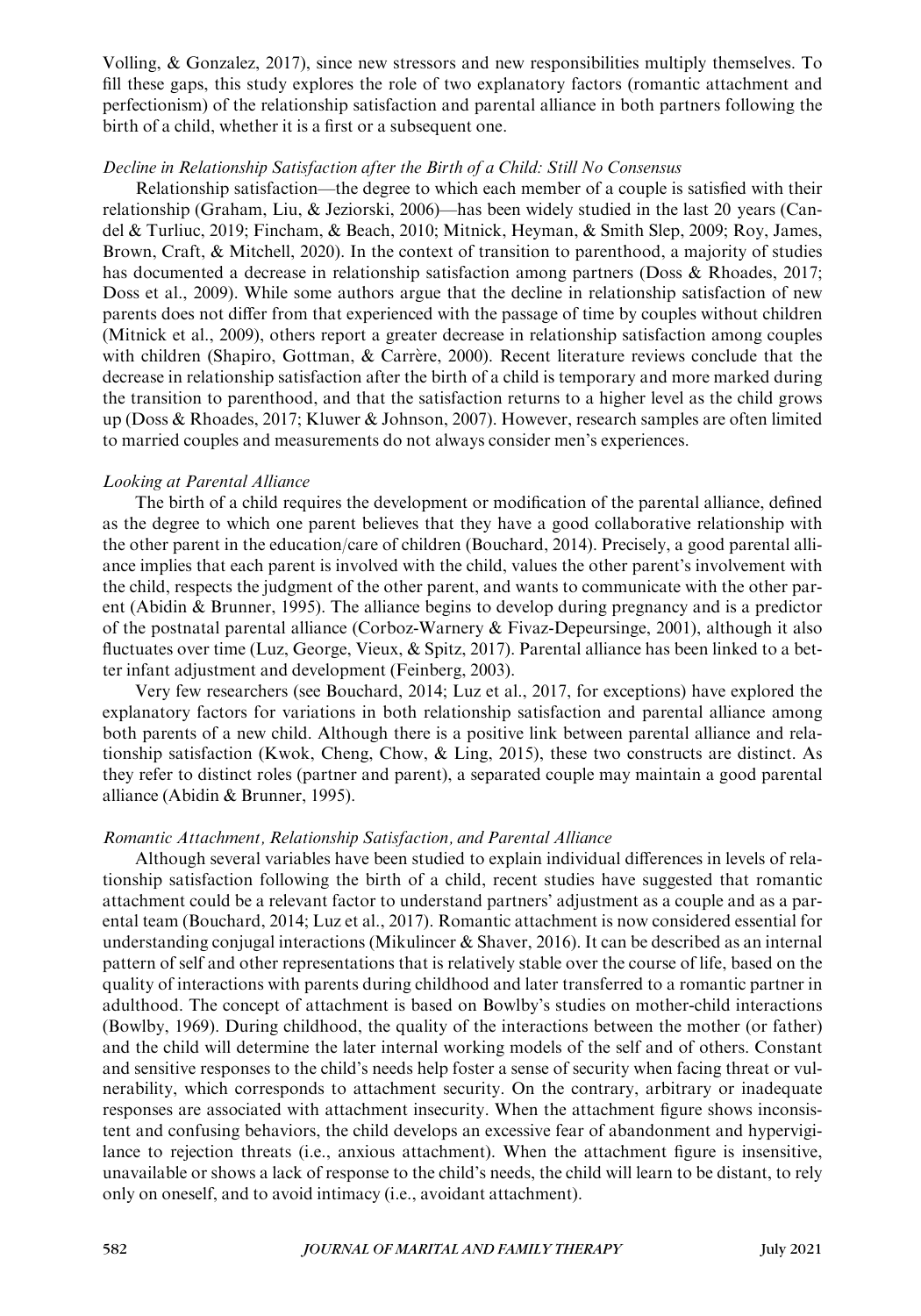From childhood to adulthood, the attachment system is activated when an individual perceives a threat (e.g., conflict, danger, illness) and becomes inactive once the threat is gone or when the individual is reassured by the attachment figure (i.e., one's mother, father, or romantic partner; Brassard, Lussier, Lafontaine, Peloquin, & Sabourin, 2017). The internal working models constructed during childhood are relatively stable over time unless significant events (e.g., trauma, therapy) occur within significant relationships in adulthood, especially in romantic ones (Mikulincer & Shaver, 2016). Several challenges inherent to the couple life, including the birth of a child, are likely to activate the adult attachment system (Simpson & Rholes, 2018).

Based on the initial attachment system, an adult has developed a secure or insecure attachment, which may result in attachment anxiety or avoidance (Brassard et al., 2017). According to Brennan, Clark, and Shaver (1998), adults high in attachment anxiety see themselves as unlovable, fear rejection, and are constantly looking for proximity and support from their partner. In a romantic relationship, anxious partners constantly seek reassurance and express their insecurity through blame and criticisms, which implies a fear of being abandoned. Individuals high in attachment avoidance see others as unreliable, have a great need for self-reliance, are uncomfortable with emotional intimacy, and hide their vulnerabilities (Brennan et al., 1998). In a romantic relationship, avoidant partners highly value their own independence, do not share their feelings, and avoid conflicts and intimacy. This bi-dimensional conceptualization of adult attachment—which includes both anxiety and avoidance—is largely favored by the scientific community, as it shows how a person is positioned on each continuum, and allows for the simultaneous presence of anxiety and avoidance in an individual (Fraley & Shaver, 1998; Mikulincer & Shaver, 2016).

A large body of research has demonstrated associations between romantic attachment and relationship satisfaction (see Brassard et al., 2017; Feeney, 2016; Mikulincer & Shaver, 2016, for reviews). In most studies, both attachment anxiety and avoidance are related to lower levels of relationship satisfaction in both partners (Banse, 2004; Dandurand & Lafontaine, 2014). Fewer studies were conducted in the pre- and postnatal contexts (Simpson & Rholes, 2018). To our knowledge, Kohn et al. (2012) conducted the only dyadic study of 192 new-parent couples who used actor-partner analyses to examine the actor (one's attachment links with one's satisfaction) and partner (one's attachment links with the partner's satisfaction) associations between attachment and relationship satisfaction. Such analyses are important to measure the inter-influence of both partners' characteristics in interpersonal relationships (Cook & Kenny, 2005). Khon et al.'s results reveal that men's attachment anxiety is related to their own decreased relationship satisfaction during the transition to parenthood, whereas women's attachment anxiety is related to a decreased relationship satisfaction in both partners. In addition, each partner's attachment avoidance is related to their own decreased relationship satisfaction. So far, the literature supports the presence of Actor (individual) and Partner (dyadic) effects of romantic attachment insecurities on the relationship satisfaction of both partners when a child is born or is older (Pedro, Ribeiro,  $\&$ Shelton, 2015), but very few studies have targeted the relationship satisfaction of both partners adjusting to the recent birth of a first or subsequent children.

To our knowledge, only two studies have focused on the associations between romantic attachment and parental alliance. Bouchard (2014) conducted a longitudinal study of 151 couples showing that attachment anxiety as well as avoidance are related to a weaker parental alliance 6 months after the birth of a first child. Moreover, the women's prenatal insecure attachment style is related to both partners' postnatal lower relationship satisfaction. Another recent longitudinal study conducted with 40 couples showed that the prenatal levels of attachment anxiety among mothers and fathers are related to their own perception of a weaker postnatal parental alliance (Luz et al., 2017). Moreover, mothers' and fathers' attachment avoidance are related to a weaker parental alliance in men. These studies, however, are limited in terms of a lack of diversity in their sample (Bouchard, 2014) and a small sample size (Luz et al., 2017).

In sum, the relevance of romantic attachment to explain relationship satisfaction in the preand postnatal contexts is well-established (Doss & Rhoades, 2017; Simpson & Rholes, 2018), but fewer studies have also examined parental alliance (Luz et al., 2017), as proposed by the present study. Other factors may also contribute to relational and parental adjustment following the birth of a child.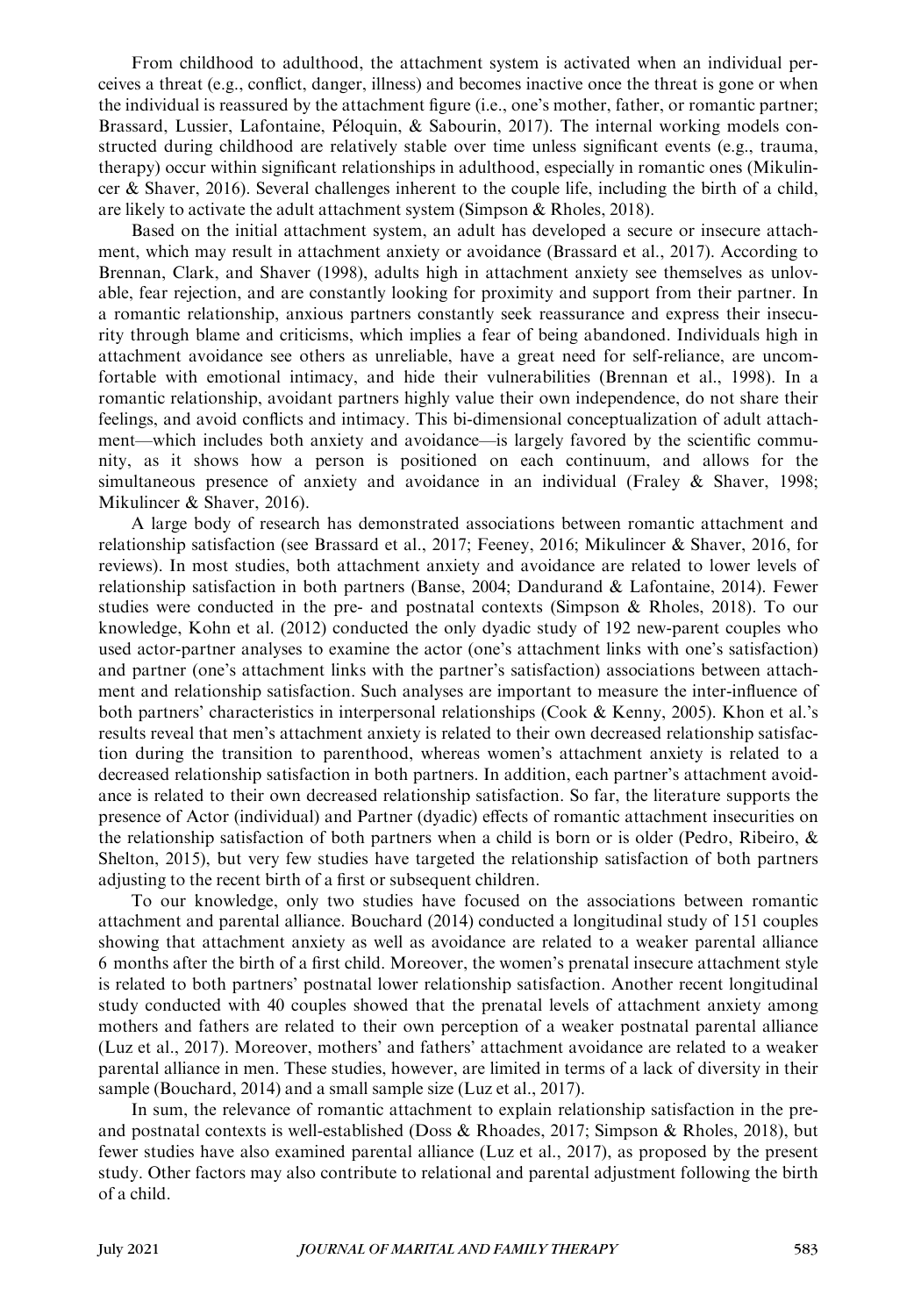# Perfectionism: A Two-Sided Coin

Some authors (Egan, Kane, Winton, Eliot, & McEvoy, 2017; Lee, Schoppe-Sullivan, & Kamp Dush, 2012) have recently underlined the role of perfectionism in the couple's postnatal adaptation. Although perfectionism is almost always considered to be a negative trait, Hamachek (1978) has proposed a two-dimensional conceptualization that includes both an adaptive and a maladaptive side. On the one hand, adaptive perfectionism characterizes individuals who are able to set high goals for themselves while feeling satisfaction and a sense of accomplishment when they attain them (Hamachek, 1978). According to a review by Lo and Abbott (2013), adaptive perfectionism positively relates to self-esteem, well-being, and life satisfaction. On the other hand, maladaptive perfectionism is present in individuals who set unrealistic goals for themselves and give themselves little room for error (Hamachek, 1978). They are afraid to disappoint others and have the impression of never doing enough. Maladaptive perfectionism is associated with depressive symptoms, negative affect, and low self-esteem (Frost, Heimberg, Holt, Mattia, & Neubauer, 1993; Rice, Ashby, & Slaney, 1998). This two-dimensional conceptualization allows considering both the positive and negative functions of perfectionism among parenting couples, which is of great interest in the postnatal context where parents may be expected to meet specific social norms about parenting and may fear to be judged by others' parents (Lévesque, Bisson, Charton, & Fernet, 2020).

Previous studies have documented the crucial role of perfectionism when adjusting to the birth of a child, especially in the development of postpartum depression. For example, in their prospective study of 71 new mothers, Egan et al. (2017) reported positive associations between prenatal clinical perfectionism and pre- and postnatal depression. Other studies also reported associations between maladaptive perfectionism and postpartum depression (Gelabert et al., 2012; Oddo-Sommerfeld, Hain, Louwen, & Schermelleh-Engel, 2016). Although these studies targeted only women, their findings support the relevance of exploring perfectionism in the postnatal context.

To our knowledge, no published studies have linked perfectionism with parental alliance and relationship satisfaction based on the adaptive and maladaptive dimensions of Hamachek (1978). Dimitrovsky, Levy-Shiff, and Schattner-Zanany (2002), with a sample of 150 pregnant women, reported that socially prescribed perfectionism (i.e., belief that others hold high standards for oneself, Hewitt, Flett, Turnbull-Donovan, & Mikail, 1991) is related to lower relationship satisfaction. For their part, Lee et al. (2012) showed that self-oriented parental perfectionism (i.e., high expectations towards oneself) is related to higher parental satisfaction (i.e., individual satisfaction as a parent) among 182 new parents (mostly women), but not socially prescribed parental perfectionism. The only exception is the doctoral dissertation of Gagné (2015), which showed a weak negative association between maladaptive perfectionism and both relationship satisfaction and parental alliance among 139 Canadian mothers but did not explore actor-partner associations in both parents. Since the birth of a child is a stressful event where uncertainty and pressure to do things perfectly are particularly salient (Deslauriers, 2017), maladaptive perfectionism could hinder the conjugal and parental relationships given the rigid and defensive tendencies of perfectionists, whereas adaptive perfectionism could play a more positive role by allowing mistakes and flexibility.

# OBJECTIVE AND HYPOTHESES

This study aims to explore two factors that can contribute to both partners' adaptation to the birth of a child. It seeks to examine the actor and partner effects of romantic attachment insecurities (anxiety, avoidance) and perfectionism (adaptive, maladaptive) on the relationship satisfaction and parental alliance of both parents of a new child. First, it is expected that mothers' and fathers' attachment insecurities will be negatively related to their own relationship satisfaction (H1: actor effect) and to their partner's relationship satisfaction (H2: partner effect). It is also expected that attachment insecurities would be negatively related to one's own perception of the parental alliance (H3: actor effect), as well as to their partners' parental alliance (H4: partner effect), based on Luz et al.'s (2017) and Bouchard's (2014) studies.

Because little data are available on how perfectionism relates to relationship satisfaction and parental alliance, two exploratory research questions were developed. These questions explore whether the perfectionism of each partner relates to their own relationship satisfaction and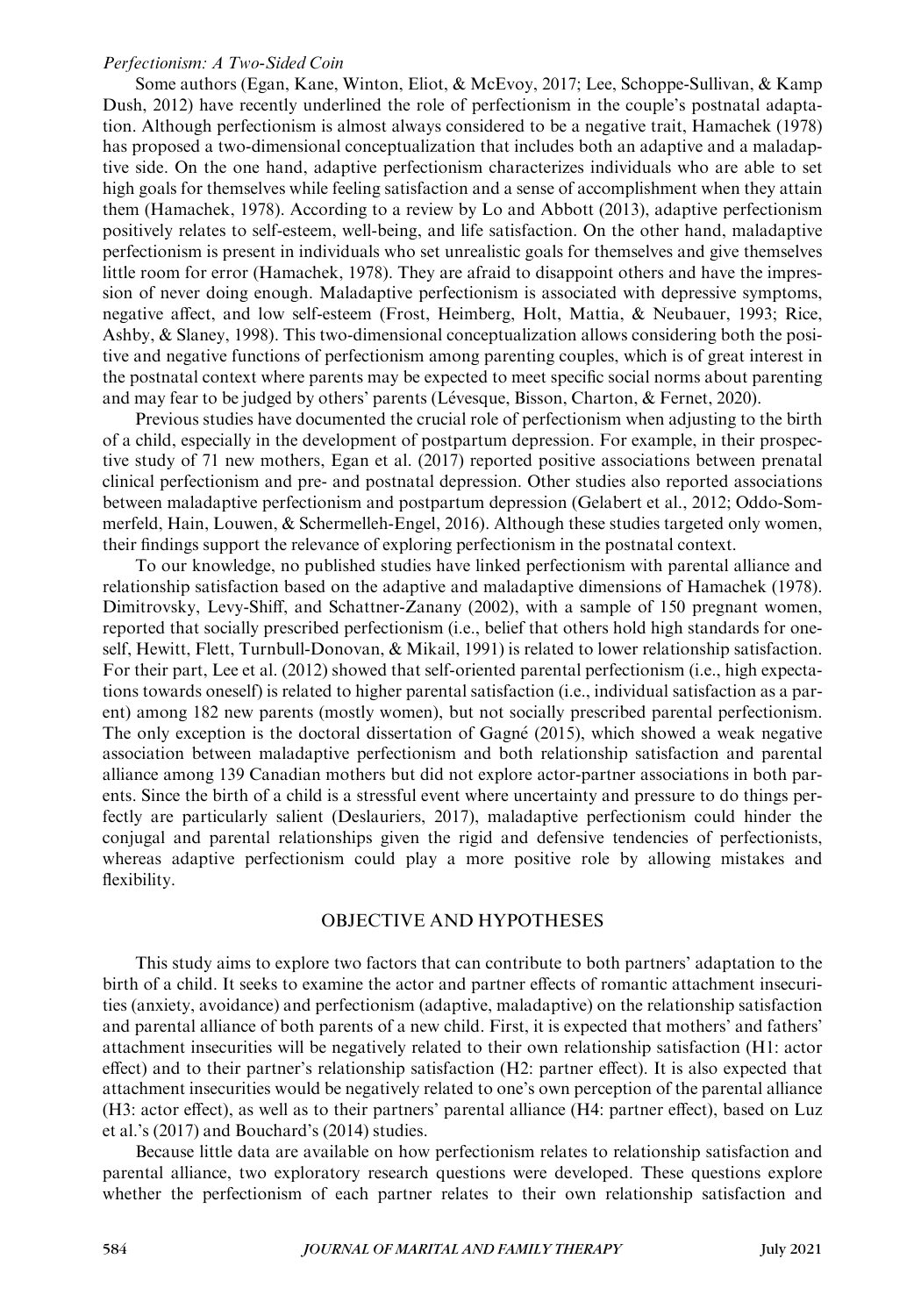parental alliance (Q1: actor effect) as well as to their partner's relationship satisfaction and parental alliance (Q2: partner effect). Theoretically, it is possible that maladaptive perfectionism will be negatively related to relationship satisfaction and parental alliance, but no published studies have documented these links. Furthermore, no studies have explored the role of adaptive perfectionism, despite it possibly proving relevant to the prenatal context. Because attachment has already been identified as a key ingredient to couples' adjustment, it will be particularly relevant to explore the role of perfectionism beyond the role of attachment. Lastly, based on the very few studies documenting gender differences, whether men and women differed in all associations was examined in an exploratory manner.

# METHOD

### Participants and Procedure

A sample of 80 French-Canadian couples was recruited as part of a larger cross-sectional study on couple adjustment to the birth of a child. To participate, partners had to: (a) be part of a heterosexual couple; (b) live together; (c) be 18 years or older; and (d) be the biological parents of a child aged 6–24 months at the time of the study. These criteria were established to avoid skewing results because of too different realities of life (e.g., adoption, stigmatization in nonheterosexual couples) (Doss & Rhoades, 2017). The number of recruited couples relied on a statistical power analysis conducted on APIMPower (Ackerman, Ledermann,  $\&$  Kenny, 2014), which estimated at 73 the number of couples required to detect medium-sized actor and partner effects with an alpha of .05 and a power of 0.80. Women were aged between 20 and 39 ( $M = 30.48$ ,  $SD = 3.72$ ), and men were aged between 21 and 44 ( $M = 31.09$ ,  $SD = 4.87$ ). Couples were married (36.3%) or in common law unions (63.7%), for an average duration of 7.55 years (from 2 to 19 years). The participants received an elementary or high school (women: 12.5%, men: 21.3%), preuniversity (women: 13.8%, men: 20.0%) or university degree (women: 73.8%, men: 58.8%). Their family income was less than CAN\$49,999 (20.0%), between \$50,000 and \$79,999 (28.8%), between \$80,000 and \$109,999 (30.0%), or \$110,000 and above (21.2%). The median family income in the province of reference in 2016 was \$89,610 (Statistics Canada, 2018). The couples had only one child  $(50.0\%)$ , two children  $(25.0\%)$  or three or more children  $(25.0\%)$ . The average age of the youngest child was 13.01 months  $(SD = 5.51)$  and the latest pregnancy was planned for most couples (80.0%).

Couples from the province of Quebec, Canada were solicited through advertising posters in public places (e.g., pharmacies, birthing centers, hospitals) and virtual invitations (e.g., university mailing lists, Facebook). To participate, each member of the couple had to answer a battery of self-administered online questionnaires via Survey Monkey's secure platform. They could also request a paper version of the questionnaires and return them by mail. To preserve confidentiality, an alphanumeric code was used to pair the couple's data. The project was approved by the research ethics board of the CIUSSS de l'Estrie-CHUS. No compensation was offered.

### Measures

Participants answered a total of nine questionnaires, including measures of relationship satisfaction, parental alliance, romantic attachment, and perfectionism. All measures were in French. Internal consistency coefficients obtained in this study are presented in Table 1. A 20-item questionnaire also assessed demographics and key aspects of the last pregnancy (e.g., age, gender, education, income, marital status, relationship length, planning of pregnancy, and age of the youngest child).

Relationship satisfaction. The short version of the Dyadic Adjustment Scale (DAS: Spanier, 1976, abridged by Sabourin, Valois, & Lussier, 2005), measures relationship satisfaction. The DAS-4 has a total of four items, with three items (e.g., "In general, how often do you think that things between you and your partner are going well?") rated on a six-point scale (from "0-All the time" to "5-Never") and a fourth item rated on a seven-point scale (from "0-Extremely unhappy" to "6-Perfectly happy"). The score is determined by the sum of the items, a high score (13 or more) reflecting high relationship satisfaction. The psychometric properties of the DAS-4 are similar to those of the original DAS, with good internal consistency ( $\alpha$  = .84) and the ability to predict the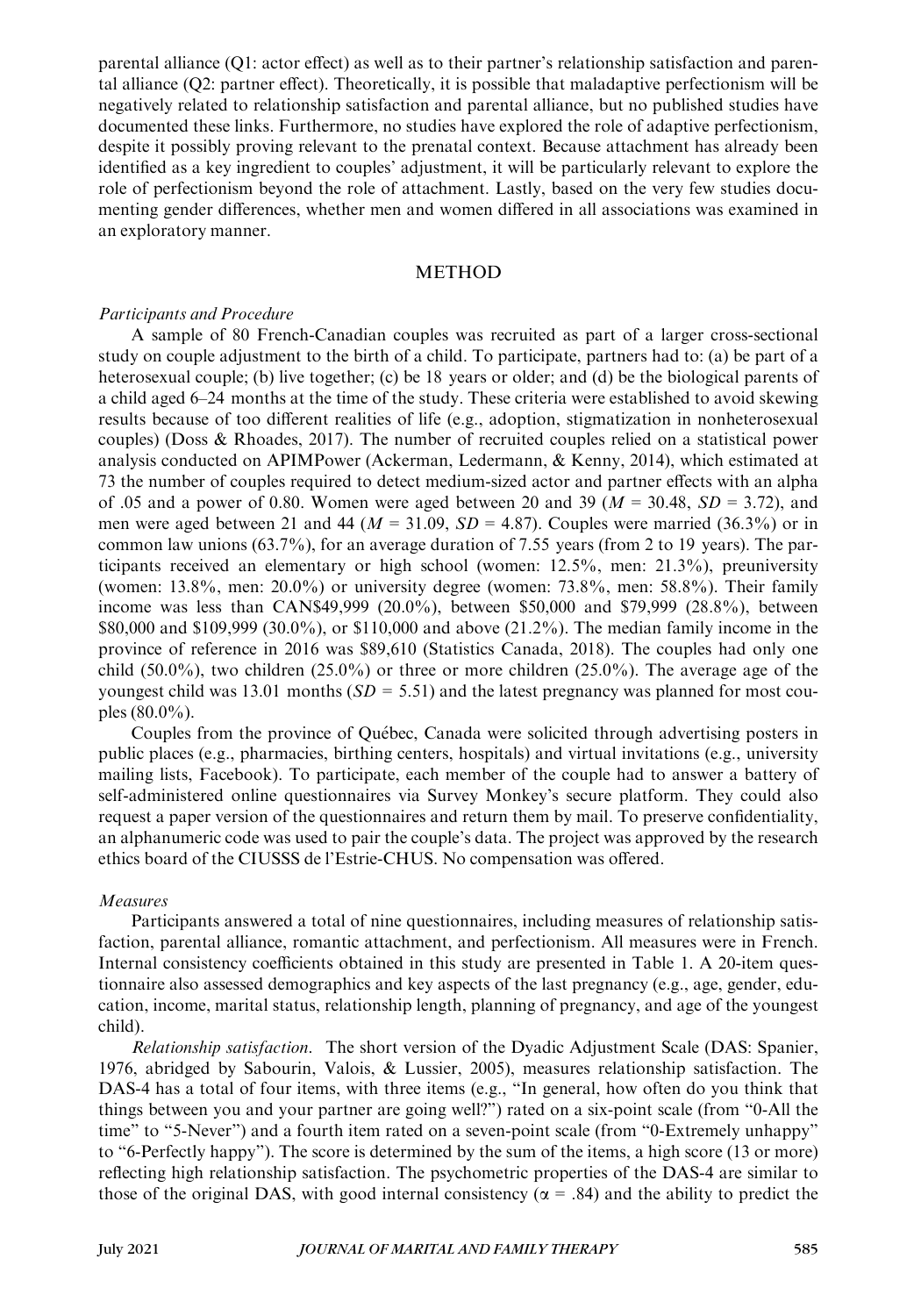| Descriptive Statistics and Pearson Corre.<br>Table |                                  | lation Coefficients                                                                                                                                                                                                            |   |   |                                                                                                                                                                                                                                                                                                                                                                                                                                                               |                                                                                                                                                                                                                                                                                                                                                                                                                                    |                                                                                                                                              |                                                                                                                       |                                                                                                                                                                                                                                                                                              |             |                                                                                                 |                                    |
|----------------------------------------------------|----------------------------------|--------------------------------------------------------------------------------------------------------------------------------------------------------------------------------------------------------------------------------|---|---|---------------------------------------------------------------------------------------------------------------------------------------------------------------------------------------------------------------------------------------------------------------------------------------------------------------------------------------------------------------------------------------------------------------------------------------------------------------|------------------------------------------------------------------------------------------------------------------------------------------------------------------------------------------------------------------------------------------------------------------------------------------------------------------------------------------------------------------------------------------------------------------------------------|----------------------------------------------------------------------------------------------------------------------------------------------|-----------------------------------------------------------------------------------------------------------------------|----------------------------------------------------------------------------------------------------------------------------------------------------------------------------------------------------------------------------------------------------------------------------------------------|-------------|-------------------------------------------------------------------------------------------------|------------------------------------|
|                                                    |                                  | $\mathcal{L}$                                                                                                                                                                                                                  | 3 | 4 | 5                                                                                                                                                                                                                                                                                                                                                                                                                                                             | $\circ$                                                                                                                                                                                                                                                                                                                                                                                                                            | $\overline{ }$                                                                                                                               | $\infty$                                                                                                              | ٩                                                                                                                                                                                                                                                                                            | $\supseteq$ |                                                                                                 | $\overline{c}$                     |
| . Relationship satisfaction W                      |                                  |                                                                                                                                                                                                                                |   |   |                                                                                                                                                                                                                                                                                                                                                                                                                                                               |                                                                                                                                                                                                                                                                                                                                                                                                                                    |                                                                                                                                              |                                                                                                                       |                                                                                                                                                                                                                                                                                              |             |                                                                                                 |                                    |
| 2. Relationship satisfaction M                     | $*$                              |                                                                                                                                                                                                                                |   |   |                                                                                                                                                                                                                                                                                                                                                                                                                                                               |                                                                                                                                                                                                                                                                                                                                                                                                                                    |                                                                                                                                              |                                                                                                                       |                                                                                                                                                                                                                                                                                              |             |                                                                                                 |                                    |
| 3. Parental alliance W                             | $*$<br>$\ddot{z}$                |                                                                                                                                                                                                                                |   |   |                                                                                                                                                                                                                                                                                                                                                                                                                                                               |                                                                                                                                                                                                                                                                                                                                                                                                                                    |                                                                                                                                              |                                                                                                                       |                                                                                                                                                                                                                                                                                              |             |                                                                                                 |                                    |
| 4. Parental alliance M                             | $.39**$                          |                                                                                                                                                                                                                                |   |   |                                                                                                                                                                                                                                                                                                                                                                                                                                                               |                                                                                                                                                                                                                                                                                                                                                                                                                                    |                                                                                                                                              |                                                                                                                       |                                                                                                                                                                                                                                                                                              |             |                                                                                                 |                                    |
| 5. Attachment anxiety W                            |                                  |                                                                                                                                                                                                                                |   |   |                                                                                                                                                                                                                                                                                                                                                                                                                                                               |                                                                                                                                                                                                                                                                                                                                                                                                                                    |                                                                                                                                              |                                                                                                                       |                                                                                                                                                                                                                                                                                              |             |                                                                                                 |                                    |
| 6. Attachment avoidance W                          | $-35***$<br>$-62***$<br>$-34***$ |                                                                                                                                                                                                                                |   |   |                                                                                                                                                                                                                                                                                                                                                                                                                                                               |                                                                                                                                                                                                                                                                                                                                                                                                                                    |                                                                                                                                              |                                                                                                                       |                                                                                                                                                                                                                                                                                              |             |                                                                                                 |                                    |
| 7. Attachment anxiety M                            |                                  |                                                                                                                                                                                                                                |   |   |                                                                                                                                                                                                                                                                                                                                                                                                                                                               |                                                                                                                                                                                                                                                                                                                                                                                                                                    |                                                                                                                                              |                                                                                                                       |                                                                                                                                                                                                                                                                                              |             |                                                                                                 |                                    |
| 8. Attachment avoidance M                          | $\stackrel{*}{*}$<br>$-4$        | $.7744$ $.6544$ $.6544$ $.6544$ $.6544$ $.6544$ $.6544$ $.6544$ $.6544$ $.6544$ $.6544$ $.6544$ $.6544$ $.6544$ $.6544$ $.6544$ $.6544$ $.6544$ $.6544$ $.6544$ $.6544$ $.6544$ $.6544$ $.6544$ $.6544$ $.6544$ $.6544$ $.654$ |   |   | $\begin{array}{cccc}\n56 & * & * & * & * \\ 56 & * & * & * & * \\ 57 & * & * & * & * \\ 58 & * & * & * & * \\ 59 & * & * & * & * \\ 50 & * & * & * & * \\ 50 & * & * & * & * \\ 50 & * & * & * & * \\ 50 & * & * & * & * \\ 50 & * & * & * & * \\ 50 & * & * & * & * \\ 50 & * & * & * & * \\ 50 & * & * & * & * \\ 50 & * & * & * & * \\ 50 & * & * & * & * \\ 50 & * & * & * & * \\ 50 & * & * & * & * & * \\ 50 & * & * & * & * & * \\ 50 & * & * & * & *$ | $4\overset{*}{\phantom{}}3\overset{*}{\phantom{}}4\overset{*}{\phantom{}}3\overset{*}{\phantom{}}5.$<br>$-1\overset{5}{\phantom{}}3\overset{5}{\phantom{}}3.$<br>$-1\overset{5}{\phantom{}}1\overset{5}{\phantom{}}1\overset{2}{\phantom{}}3.$<br>$-1\overset{5}{\phantom{}}3\overset{5}{\phantom{}}3.$<br>$-1\overset{5}{\phantom{}}3\overset{1}{\phantom{}}3.$<br>$-1\overset{5}{\phantom{}}3\overset{1}{\phantom{}}3.$<br>$-1\$ | $3.8$<br>$3.8$<br>$3.9$<br>$5.4$<br>$5.8$<br>$5.8$<br>$5.8$<br>$5.8$<br>$5.8$<br>$5.8$<br>$5.8$<br>$5.8$<br>$5.8$<br>$5.8$<br>$5.8$<br>$5.8$ |                                                                                                                       |                                                                                                                                                                                                                                                                                              |             |                                                                                                 |                                    |
| 9. Adaptive perfectionism W                        | $-0.03$                          |                                                                                                                                                                                                                                |   |   |                                                                                                                                                                                                                                                                                                                                                                                                                                                               |                                                                                                                                                                                                                                                                                                                                                                                                                                    |                                                                                                                                              |                                                                                                                       |                                                                                                                                                                                                                                                                                              |             |                                                                                                 |                                    |
| 10. Maladaptive perfectionism W                    | न्                               |                                                                                                                                                                                                                                |   |   |                                                                                                                                                                                                                                                                                                                                                                                                                                                               |                                                                                                                                                                                                                                                                                                                                                                                                                                    |                                                                                                                                              |                                                                                                                       |                                                                                                                                                                                                                                                                                              |             |                                                                                                 |                                    |
| 11. Adaptive perfectionism M                       |                                  |                                                                                                                                                                                                                                |   |   |                                                                                                                                                                                                                                                                                                                                                                                                                                                               |                                                                                                                                                                                                                                                                                                                                                                                                                                    |                                                                                                                                              |                                                                                                                       |                                                                                                                                                                                                                                                                                              |             |                                                                                                 |                                    |
| 12. Maladaptive perfectionism M                    |                                  |                                                                                                                                                                                                                                |   |   |                                                                                                                                                                                                                                                                                                                                                                                                                                                               |                                                                                                                                                                                                                                                                                                                                                                                                                                    |                                                                                                                                              |                                                                                                                       |                                                                                                                                                                                                                                                                                              |             |                                                                                                 |                                    |
|                                                    | 15.59                            |                                                                                                                                                                                                                                |   |   |                                                                                                                                                                                                                                                                                                                                                                                                                                                               |                                                                                                                                                                                                                                                                                                                                                                                                                                    |                                                                                                                                              |                                                                                                                       |                                                                                                                                                                                                                                                                                              |             |                                                                                                 |                                    |
| $^{5D}$                                            | 3.46                             |                                                                                                                                                                                                                                |   |   |                                                                                                                                                                                                                                                                                                                                                                                                                                                               |                                                                                                                                                                                                                                                                                                                                                                                                                                    |                                                                                                                                              |                                                                                                                       |                                                                                                                                                                                                                                                                                              |             |                                                                                                 |                                    |
| Мin                                                | 6.00                             |                                                                                                                                                                                                                                |   |   |                                                                                                                                                                                                                                                                                                                                                                                                                                                               |                                                                                                                                                                                                                                                                                                                                                                                                                                    |                                                                                                                                              |                                                                                                                       |                                                                                                                                                                                                                                                                                              |             |                                                                                                 |                                    |
| Max                                                | 21.00                            |                                                                                                                                                                                                                                |   |   |                                                                                                                                                                                                                                                                                                                                                                                                                                                               |                                                                                                                                                                                                                                                                                                                                                                                                                                    |                                                                                                                                              |                                                                                                                       |                                                                                                                                                                                                                                                                                              |             |                                                                                                 |                                    |
| Cronbach alpha (x)                                 | .88                              |                                                                                                                                                                                                                                |   |   |                                                                                                                                                                                                                                                                                                                                                                                                                                                               |                                                                                                                                                                                                                                                                                                                                                                                                                                    |                                                                                                                                              | $32.33$<br>$-3.33$<br>$-1.33$<br>$-1.33$<br>$-1.35$<br>$-1.35$<br>$-1.35$<br>$-1.35$<br>$-1.35$<br>$-1.35$<br>$-1.35$ |                                                                                                                                                                                                                                                                                              | 57399988888 | $-17$<br>$-15$<br>$-15$<br>$-15$<br>$-15$<br>$-15$<br>$-15$<br>$-15$<br>$-15$<br>$-15$<br>$-15$ | $2.88999$<br>$2.89999$<br>$1.4999$ |
| Skewness                                           | $-1.03$                          |                                                                                                                                                                                                                                |   |   |                                                                                                                                                                                                                                                                                                                                                                                                                                                               |                                                                                                                                                                                                                                                                                                                                                                                                                                    |                                                                                                                                              |                                                                                                                       |                                                                                                                                                                                                                                                                                              |             |                                                                                                 |                                    |
| Kurtosis                                           | Š,                               |                                                                                                                                                                                                                                |   |   |                                                                                                                                                                                                                                                                                                                                                                                                                                                               |                                                                                                                                                                                                                                                                                                                                                                                                                                    |                                                                                                                                              |                                                                                                                       | $-15$<br>$-15$<br>$-15$<br>$-15$<br>$-15$<br>$-15$<br>$-15$<br>$-15$<br>$-15$<br>$-15$<br>$-15$<br>$-15$<br>$-15$<br>$-15$<br>$-15$<br>$-15$<br>$-15$<br>$-15$<br>$-15$<br>$-15$<br>$-15$<br>$-15$<br>$-15$<br>$-15$<br>$-15$<br>$-15$<br>$-15$<br>$-15$<br>$-15$<br>$-15$<br>$-15$<br>$-15$ |             |                                                                                                 |                                    |
| $Notes. W = W$ omen; $M = M$ en.                   |                                  |                                                                                                                                                                                                                                |   |   |                                                                                                                                                                                                                                                                                                                                                                                                                                                               |                                                                                                                                                                                                                                                                                                                                                                                                                                    |                                                                                                                                              |                                                                                                                       |                                                                                                                                                                                                                                                                                              |             |                                                                                                 |                                    |
| $*_{p}$ < .05. $*_{p}$ < .01.                      |                                  |                                                                                                                                                                                                                                |   |   |                                                                                                                                                                                                                                                                                                                                                                                                                                                               |                                                                                                                                                                                                                                                                                                                                                                                                                                    |                                                                                                                                              |                                                                                                                       |                                                                                                                                                                                                                                                                                              |             |                                                                                                 |                                    |
|                                                    |                                  |                                                                                                                                                                                                                                |   |   |                                                                                                                                                                                                                                                                                                                                                                                                                                                               |                                                                                                                                                                                                                                                                                                                                                                                                                                    |                                                                                                                                              |                                                                                                                       |                                                                                                                                                                                                                                                                                              |             |                                                                                                 |                                    |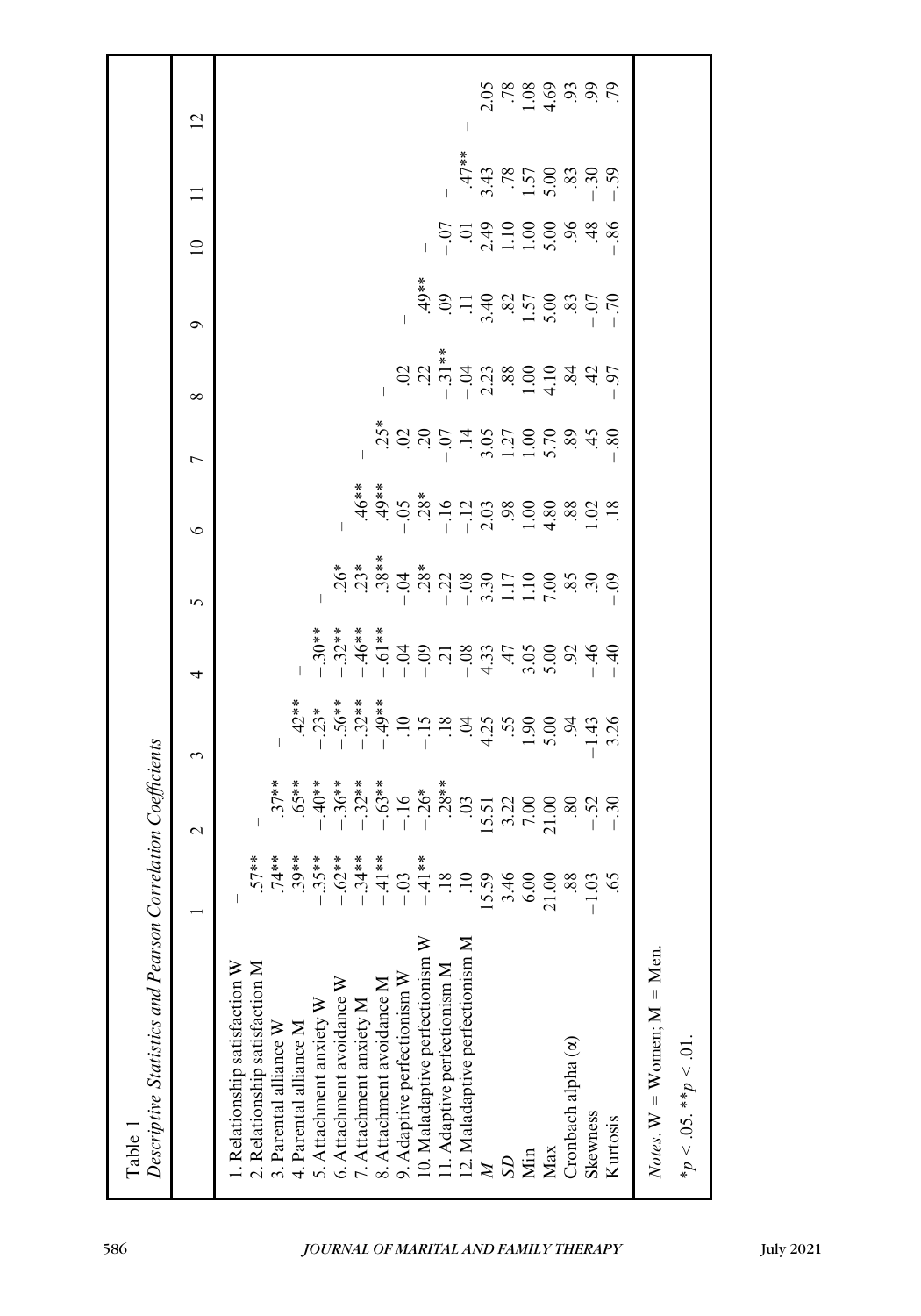divorce of couples (Sabourin et al., 2005). This abridged version focuses only on the satisfaction with the relationship (and not the other dimensions of dyadic adjustment).

Parental alliance. The Parental Alliance Inventory (PAI; Abidin & Brunner, 1995) evaluates positive parental adjustment by quantifying the parents' belief in the existence of a healthy educational and parental alliance within the couple. The score is the average of 20 items (e.g., " $Mv$ spouse and I are a good team") answered by using a five-point Likert scale. A high score reflects a positive perception of the parental alliance with the partner. The psychometric properties of the PAI are supported by good internal consistency ( $\alpha$  = .97) and convergent validity with a measure of parental attitudes for fathers ( $r = .38$ ) and mothers ( $r = .28$ ).

Romantic attachment. The Experiences with Close Relationships scale (ECR: Brennan et al., 1998) evaluates the two romantic attachment insecurities: avoidance (18 items, e.g., "I do not feel comfortable opening myself to my partner") and anxiety (18 items, e.g., "I'm worried about being abandoned"). Each of the 36 items is rated using a 7-point Likert scale. The scores are computed by averaging the items relevant to each scale, a high score reflecting the presence of insecurities. According to Lafontaine and Lussier (2003), the internal consistency is adequate for attachmentrelated anxiety ( $\alpha$  = .86 for women, .89 for men) and avoidance ( $\alpha$  = .89 for women, .85 for men) in the French version of the scale.

Perfectionism. The Perfectionism Questionnaire-Revised (PQ-R, Langlois et al., 2010) assesses adaptive and maladaptive perfectionism with 20 items rated on a 5-point Likert scale. Items are averaged to form adaptive (7 items,  $\alpha s = .80-.88$ ; e.g., "I always try to do well in all the things I do"), and maladaptive (13 items,  $\alpha$  = .94; e.g., "No matter how much I do, it's never enough for me") total scores. Higher scores indicate higher levels of perfectionism. The PQ-R was validated with five different samples. Its convergent validity is supported by correlations between a measure of obsessive-compulsive symptoms and maladaptive perfectionism ( $rs = .37–.55$ ), but not adaptive perfectionism (Langlois et al., 2010).

# RESULTS

### Preliminary Analyses

Table 1 presents descriptive statistics and Pearson correlations for the study variables. Parental alliance was subjected to a nonlinear transformation (reflect and logarithm) to correct for a negatively skewed distribution. As expected, both partners' attachment insecurities are negatively correlated with both partners' relationship satisfaction, but only men's adaptive perfectionism and women's maladaptive perfectionism are significantly related to their own relationship satisfaction. Women's maladaptive perfectionism is also related to their partners' relationship satisfaction. Men's and women's parental alliance are negatively related to both partners' attachment insecurities. No significant associations are found between perfectionism and parental alliance. Moderate to strong correlations are also observed between the adaptation variables of women and men, which supports the relevance of conducting dyadic analyses.

Comparative (t-tests, ANOVAs) and correlational analyses were also conducted to identify potential covariates (e.g., age, income, relationship length, number of children). These analyses reveal that the age of the youngest child is negatively related to women's  $(r = -.27, p = .015)$  and men's relationship satisfaction ( $r = -.23$ ,  $p = .039$ ). Moreover, *t*-test analyses reveal that women's  $(t = 3.38, p = .003, d = 1.29)$  and men's relationship satisfaction  $(t = 2.63, p = .010, d = .71)$  are higher when the pregnancy was planned than when it was unplanned and that women with one child had higher relationship satisfaction than women with more than one child  $(t = 2.04,$  $p = .045$ ,  $d = .46$ ). Thus, pregnancy planning (0 = unplanned, 1 = planned), number of children in the family  $(0 =$  one child;  $1 =$  more than one child), and the age of the youngest child were used as covariates in the main analyses.

### Main Analyses

To test the proposed hypotheses and research questions, two path analyses based on the Actor-Partner Interdependence Model (APIM) were conducted using AMOS 25 software. These analyses integrate both actor effects (e.g., the association between men's perfectionism and their own relationship satisfaction) and partner effects (e.g., the association between men's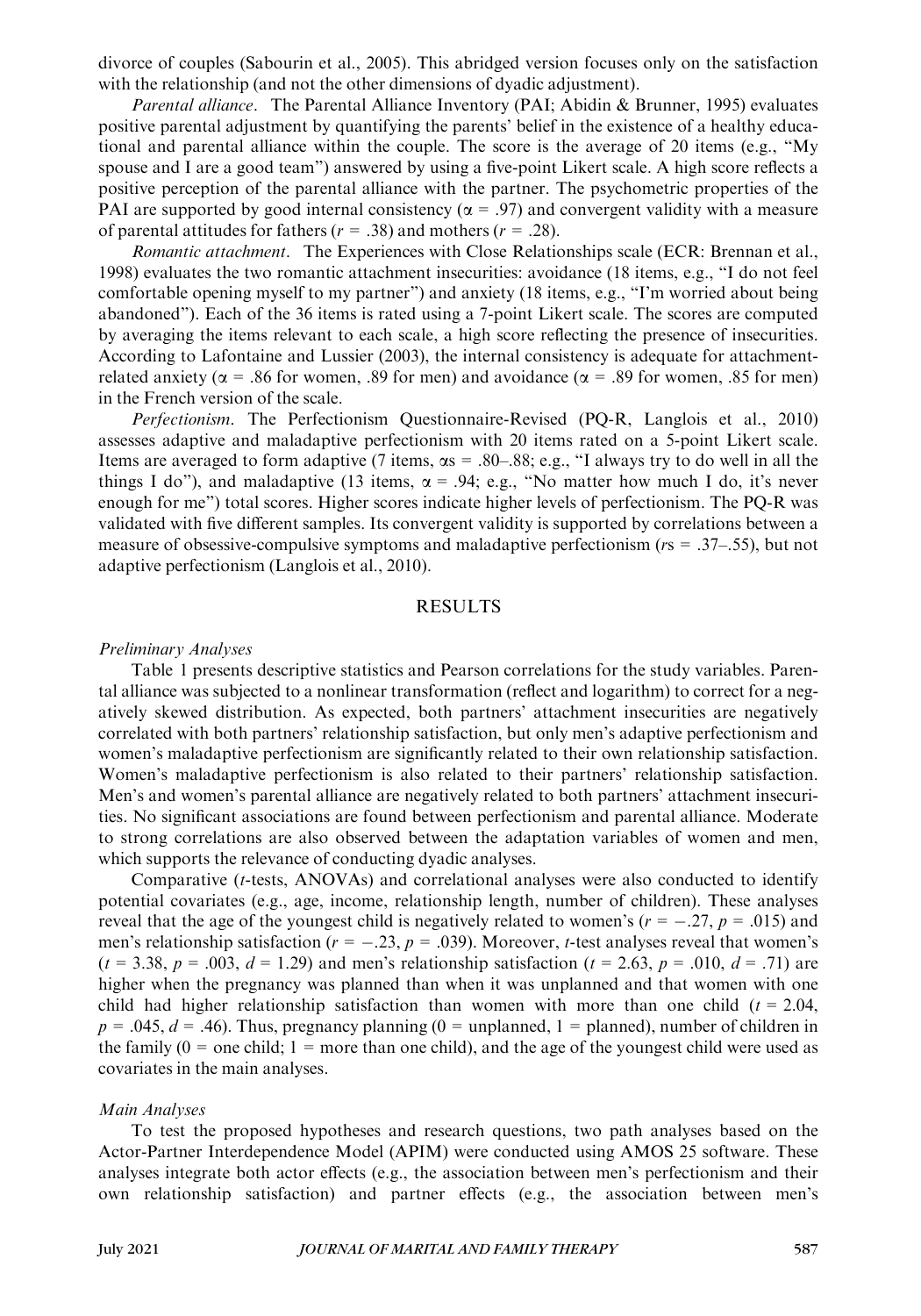perfectionism and their female partners' relationship satisfaction). APIM analyses also address the nonindependence of dyadic data by considering the correlations between both partners' variables (Cook & Kenny, 2005). All predictors (attachment, perfectionism) were examined simultaneously in a dyadic model of relationship satisfaction (see Figure 1), and then parental alliance (see Figure 2). Because dyad members might be considered distinguishable on the basis of their gender, we first conducted a distinguishability test, comparing a model where all actor and partner effects were constrained to be equal (constrained model) to a model where these effects were not constrained to be equal for men and women (nonconstrained model). A nonsignificant chi-square difference test suggests that dyad members are nondistinguishable.

Relationship satisfaction. The first model attempted to predict both partners' relationship satisfaction with each partner's attachment insecurities (anxiety, avoidance) and perfectionism (adaptive, maladaptive), controlling for planned pregnancy, age of the youngest child, and number of children in the family. The dyad was considered nondistinguishable  $(\Delta \chi^2(17) = 12.13, p = .792)$ , suggesting that there were no significant gender differences in the model. As shown in Figure 1 (only significant paths are shown for simplicity), results reveal that in both partners, attachment avoidance, but not anxiety, is negatively related to one's own relationship satisfaction, partially supporting the first hypothesis. The second hypothesis, however, is not supported, as no partner effects of attachment were found for relationship satisfaction. Furthermore, in both partners,



Figure 1. Actor-Partner associations among attachment insecurities, perfectionism, and relationship satisfaction, with planned pregnancy, the latest child's age, and number of children as covariates. Non-significant paths and covariates are not shown for simplicity of the presentation.  $*_p$  < .05; \*\*\* $p$  < .001.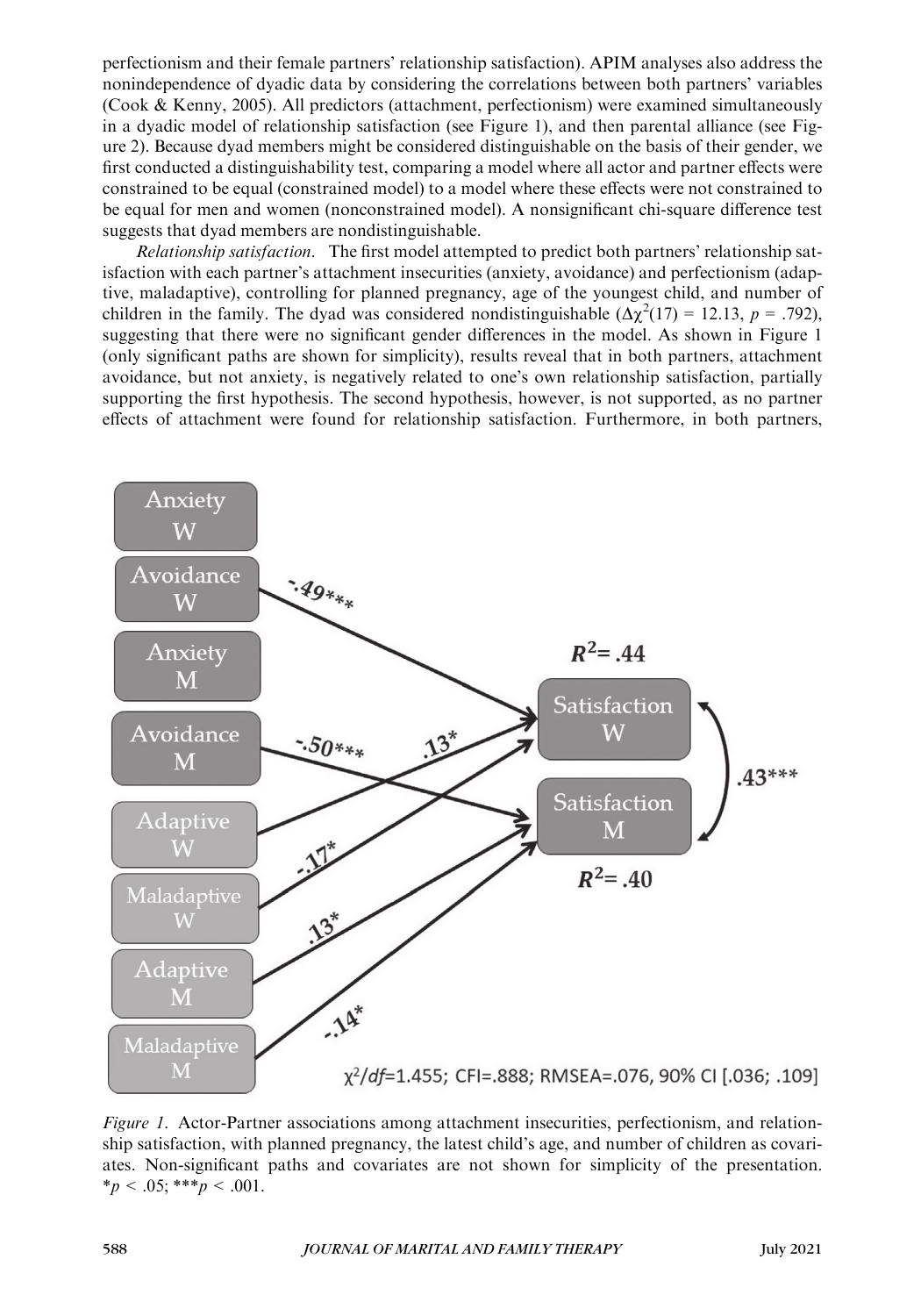

Figure 2. Actor-partner associations among attachment insecurities, perfectionism, and parental alliance, with planned pregnancy, the latest child's age, and number of children as covariates. Non-significant paths and covariates are not shown for simplicity of the presentation. \*\*\*  $p < .001$ .

adaptive perfectionism is positively related to one's own relationship satisfaction whereas maladaptive perfectionism in both partners is negatively related to their own relationship satisfaction. These results lend support to the first research question regarding the actor effect of perfectionism, but no partner effects were found to support the second research question.

Parental alliance. The second model attempted to predict both partners' parental alliance with each partner's attachment insecurities (anxiety, avoidance) and perfectionism (adaptive, maladaptive), controlling for planned pregnancy, age of the youngest child, and number of children in the family. The dyad was also considered nondistinguishable  $(\Delta \chi^2(17) = 26.36, p = .068)$ , suggesting that there were no significant gender differences in the model. As shown in Figure 2 (only significant paths are shown for simplicity), attachment anxiety and avoidance in both men and women were negatively related to their own parental alliance, which supported the third hypothesis. The fourth hypothesis, however, is not supported, as no partner effects of attachment were found for parental alliance. Lastly, no significant actor or partner effects of perfectionism on parental alliance were found.

### DISCUSSION

This study used a dyadic approach to explore two potential predictors of relational and parental adjustment among both parents of a new child. Our results corroborated previous findings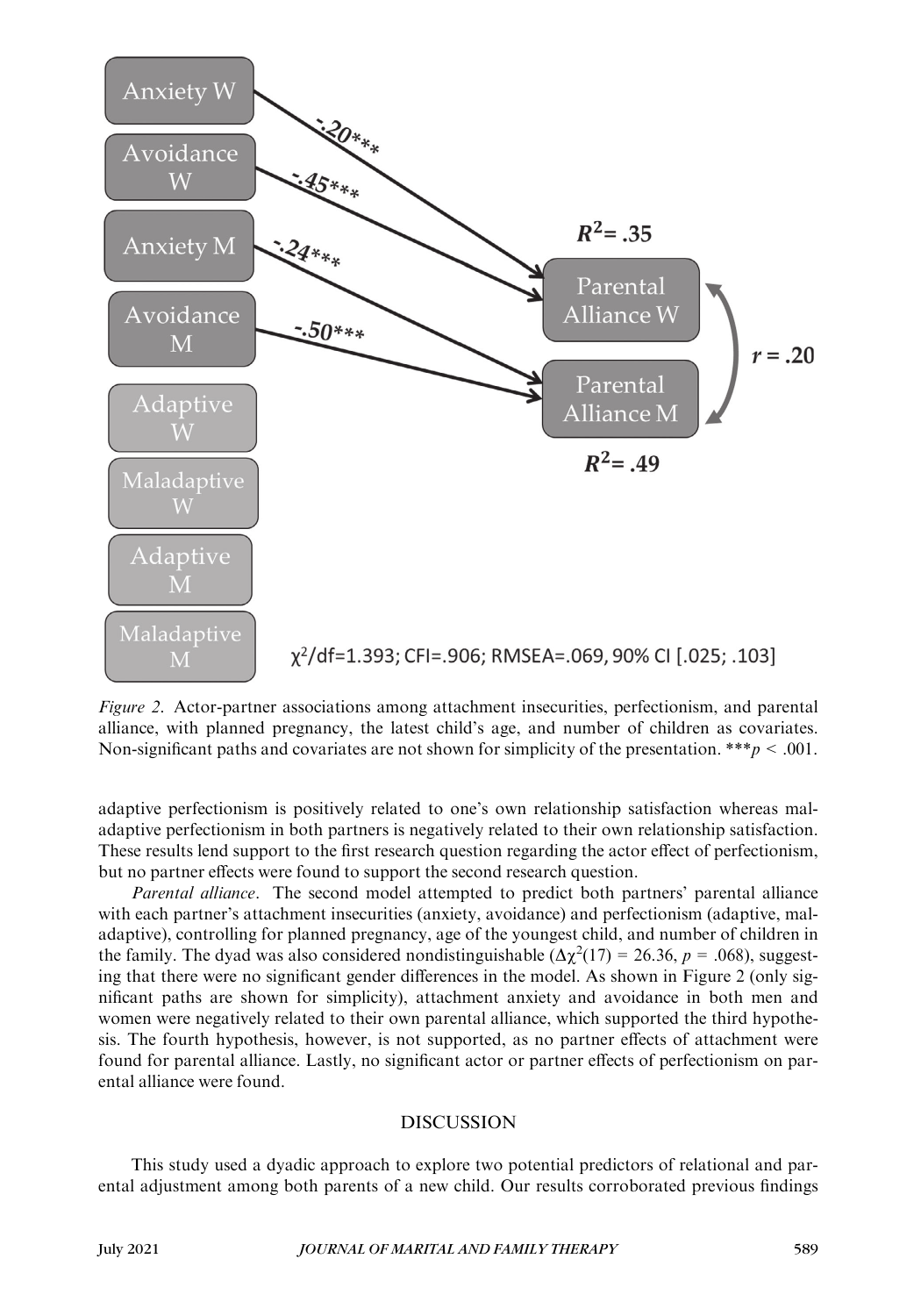from studies examining the role of attachment insecurities, which is a widely recognized risk factor in the context of relationship adjustment during the transition to parenthood (see Simpson  $\&$ Rholes, 2018, for a review) and extended them to couples who have more than one child. In addition, our results revealed innovative findings regarding the role of maladaptive and adaptive perfectionism in both partners' relationship adjustment to the birth of a child, whether or not it is their first one.

# Attachment and Couple Adaptation

First, the results highlight the prominent role of attachment-related avoidance, which was related to lower relational satisfaction and parental alliance in both partners. These results are consistent with Kohn et al.'s (2012) finding on marital satisfaction and with Luz et al.'s (2017) findings on parental alliance. Theoretically, attachment avoidance is characterized by trust issues, a difficulty regulating negative emotion and stress, more negative perceptions of conflict, a tendency to withdraw from it, and a tendency to not prioritize the maintenance of intimacy within the couple (Brassard et al., 2017; Mikulincer & Shaver, 2016). Such characteristics, especially in the demanding context of a child's birth, may color the perception of the quality of the relationship (Pedro et al., 2015). Moreover, since the parental alliance requires constant collaboration and communication with the other parent, avoiding intimacy and self-disclosure can undermine the development of a collaborative alliance between parents. These results are consistent with those of Luz et al. (2017), who argue that when at least one member of the couple has attitudes or behaviors that maintain a distance in the relationship, they may undermine the way partners evaluate the quality of their parental alliance.

Attachment anxiety was related to each partner's own perception of a poorer parental alliance. This result is consistent with the works of Bouchard (2014) and Luz et al. (2017). Anxiously attached parents may be particularly sensitive to criticism, given their negative self-image, which may contribute to their own unrealistic expectations of parenting skills and hypervigilance to any signs of disapproval from their partner. The combination of self-doubts, high expectations, and hypervigilance may undermine parents' sense of competence and prompt them to quickly interpret any feedback as a criticism, thus coloring their perception of the collaborative alliance with their partner. Attachment anxiety, however, did not emerge as a significant correlate of relationship satisfaction beyond avoidance and perfectionism, suggesting that these characteristics may play a more important role during this critical period.

### Perfectionism and Couple Adaptation

In an original way, the results of this study revealed that perfectionism – but only in its adaptive form—can be an asset for parenting couples in the context of the birth of a new child. It appears that adaptive perfectionistic tendencies—namely rigor, preoccupations for quality and care—would indeed be useful in the couple relationship. In the postnatal context, a fair dose of adaptive perfectionism could denote a desire to do things well. In the light of the adaptive perfectionism definition and our results, it is possible to believe that partners with adaptive perfectionism could have clearer, but more flexible and realistic expectations toward themselves and their partner, which would contribute to each partner's relationship satisfaction. Indeed, a partner with adaptive perfectionism, whose initial expectations are more flexible and who is more tolerant and indulgent, could be more willing to accept that the other partner does things differently, which could benefit the relationship satisfaction. These results are consistent with those of Snell, Overbey, and Brewer (2005) who argued that, in a more general context, partners' satisfaction with parenting is related to having clear expectations, which mirrors the positive aspects of perfectionism. Conversely, a lower level of adaptive perfectionism could be manifested by low expectancies, a lack of consistency, or even negligence that could be seen as "not caring enough" by a partner, and in turn be associated with relationship dissatisfaction.

In addition, each partner's maladaptive perfectionism emerged as a correlate of their own lower relationship satisfaction. A higher level of maladaptive perfectionism is characterized by unachievable goals, rigidity, criticism, and personal blame, which could at some point lead parents to sideline their partner in order to execute all the expected tasks themselves and to feel that they never get help from their partner. As a result, maladaptive perfectionistic partners may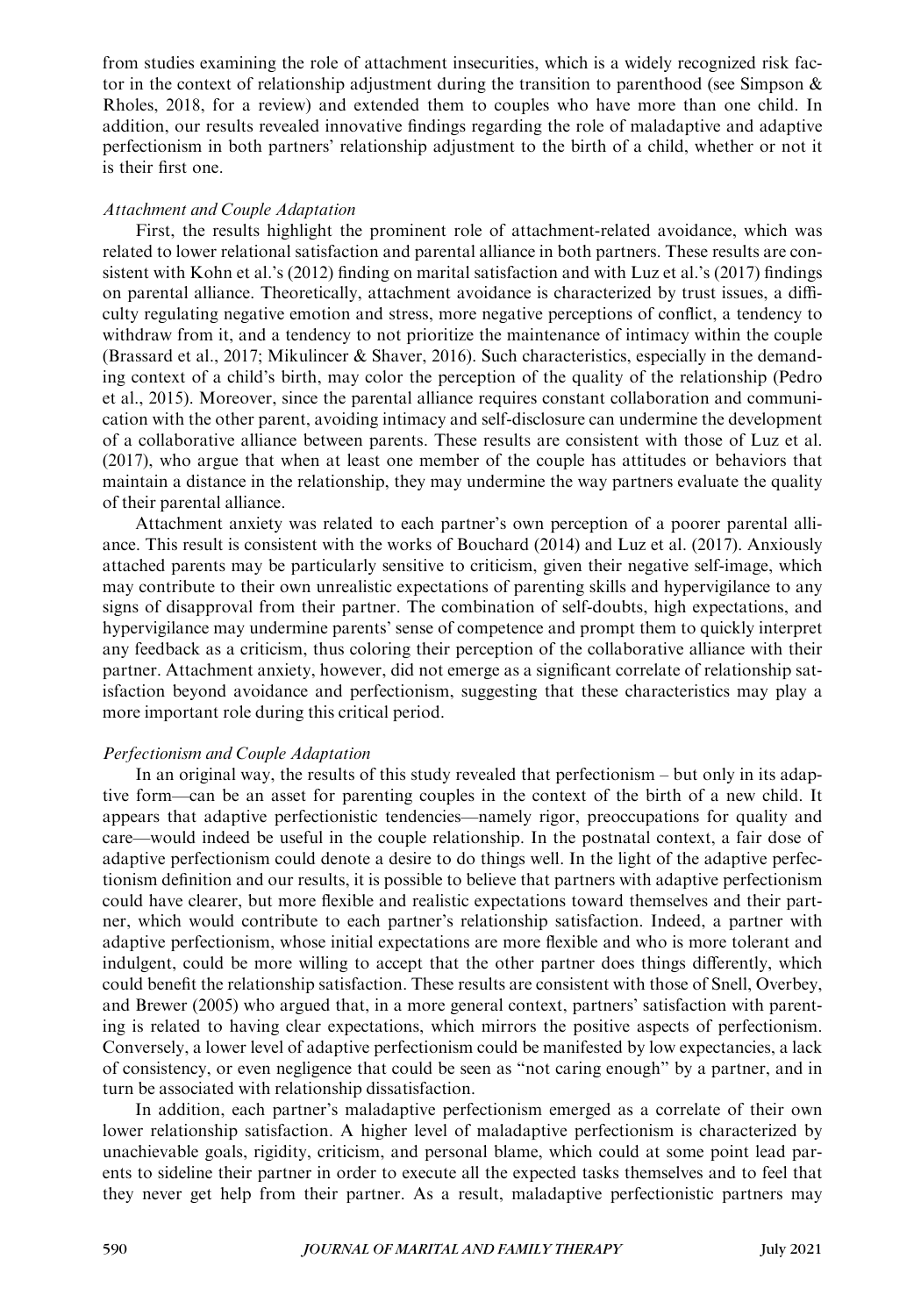experience relationship dissatisfaction, as they may carry most family responsibilities without attaining their high standards, but also experience frustration and loneliness. Our results, surprisingly, did not suggest any links between perfectionism and parental alliance beyond the role of attachment, which can be understood by the predominant role of attachment in the development and maintenance of a positive parental alliance (Doss & Rhoades, 2017; Simpson & Rholes, 2018).

# Strengths, Limitations, and Future Research

This study has strengths, including the use of bi-dimensional conceptualizations of attachment and perfectionism that allowed for a more nuanced analysis of their joint contribution to relationship satisfaction and parental alliance. The participation of both partners also led to conduct dyadic analyses while also considering the experience of men, a reality often overlooked in the scientific literature. Furthermore, recruiting both partners in a couple is known to be more challenging because men will more often decline to participate in a survey. Although a sample of 80 couples is not large, it is a relatively good sample size considering the multiple challenges faced by parents in this particularly stressful and demanding context.

This study also presents limitations. First, the cross-sectional design of the study, without prenatal measures, does not allow to establish causal links. Although theory supports the directionality of the expected links, it may also be that a couple's difficulties in adjusting to the birth of a child may exacerbate their attachment insecurities and perfectionistic tendencies. In addition, self-reported questionnaires are sensitive to desirability and recall bias as well as lack of introspection. All measures, however, showed good psychometric properties. Also, the representativeness of the sample is limited since it is mostly comprised of French-Canadian educated heterosexual Caucasian couples.

To overcome these limitations, future studies should include larger samples to reach the statistical power needed to test more complex models. For example, it would be possible to add mediating or moderating variables of the identified associations, including couple support, communication or conflict, because these variables could explain how attachment insecurity and perfectionism may disturb the conjugal and parental interactions. Moreover, it would be important to replicate the study in a larger and more representative sample before concluding that there are no partner effects or gender differences. To improve representativeness, it would also be relevant to recruit same-sex partners and couples from cultural communities. Prospective longitudinal studies would make it possible to better understand the adjustment trajectories of the parents, whereas daily diaries studies could help understand how partners adjust to their parenting role on a daily basis.

### Implications

This study contributed to the identification of perfectionism as a relevant factor in the postnatal period and reiterated the key role of attachment—especially avoidance—in the relationship satisfaction and parental alliance of both parents following the birth of a new child, whether it is a first child or a subsequent one. Our original findings emphasized how adaptive perfectionism could contribute to a better couple adaptation—possibly through rigor, quality, and consistence in childcare—while maladaptive perfectionism could be deleterious to the partners' adaptation—possibly through criticism or defensiveness led by unrealistic expectations. This study relied on attachment theory, an empirically validated theoretical framework particularly relevant in the pre- and postnatal contexts (Simpson & Rholes, 2018), but also considered another personal vulnerability that each partner may bring into the parental relationship, namely perfectionism. It is anticipated that this study will be a first step to broaden the conceptual framework of the practitioners working with parental couples so that they can consider the role of perfectionism (particularly the maladaptive variety) and attachment insecurities (particularly avoidant attachment) in their interventions. By helping parents distinguish adaptive perfectionism (i.e. high standards, but with flexibility and room for error) from its maladaptive form (unattainable standards, rigidity, and self-criticism), better support could be provided to parents to foster more harmonious conjugal, parental, and family experiences.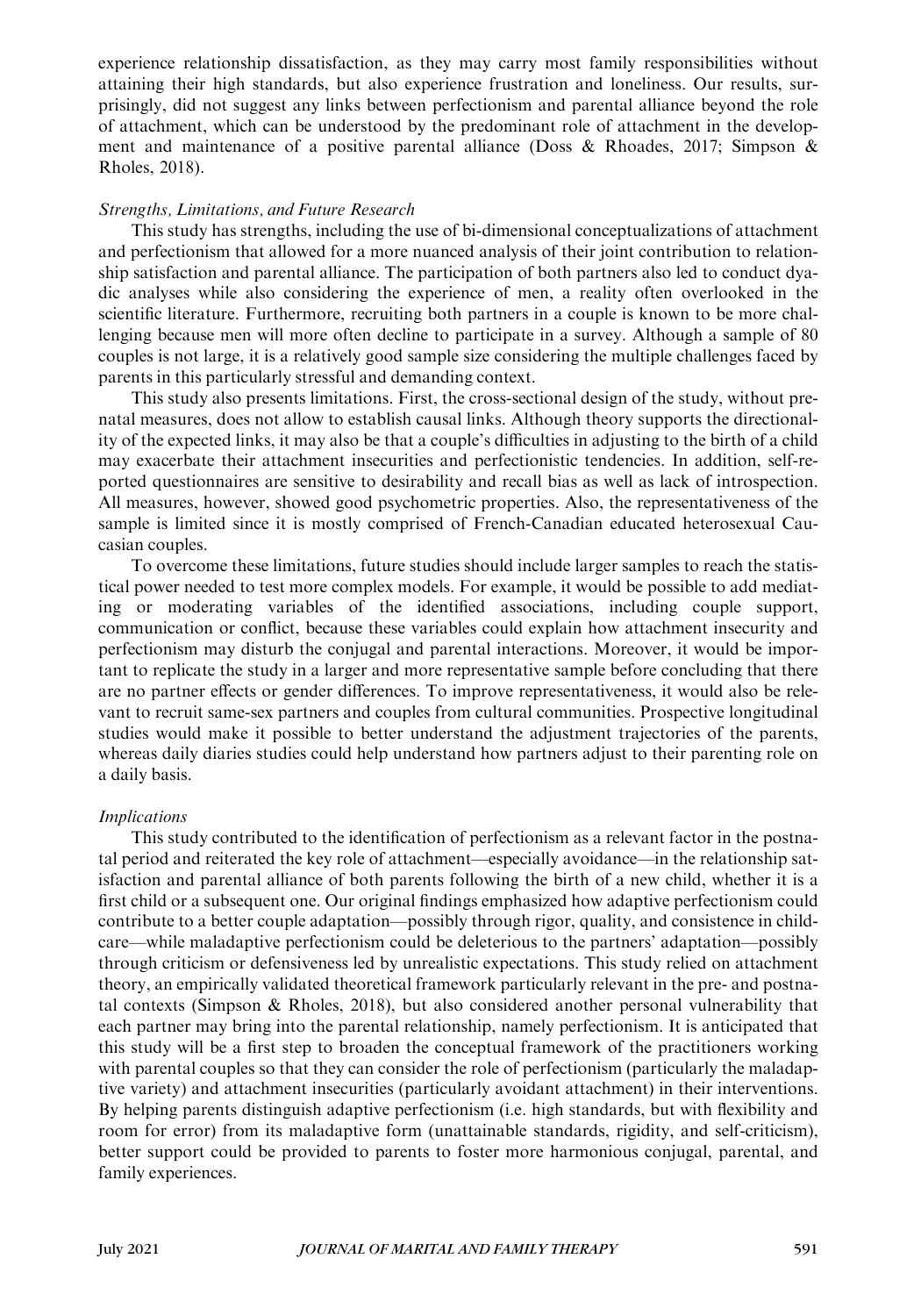- Abidin, R. R., & Brunner, J. F. (1995). Development of a parenting alliance inventory. Journal of Clinical Child Psychology, 24(1), 31–40.
- Ackerman, R. A., Ledermann, T., & Kenny, D. A. (2014). Power analysis for the Actor-Partner Interdependence Model. Retrieved from<https://robert-ackerman.shinyapps.io/APIMPowerR/>.
- Anderson, J. (2014). The impact of family structure on the health of children: Effects of divorce. The Linacre Quarterly, 81, 378–387.<https://doi.org/10.1179/0024363914Z.00000000087>.
- Banse, R. (2004). Adult attachment and marital satisfaction: Evidence for dyadic configuration effects. Journal of Social and Personal Relationships, 21, 273–282. [https://doi.org/10.1177/0265407504041388.](https://doi.org/10.1177/0265407504041388)
- Bouchard, G. (2014). The quality of the parenting alliance during the transition to parenthood. Canadian Journal of Behavioural Science, 46, 20–28. [https://doi.org/10.1037/a0031259.](https://doi.org/10.1037/a0031259)
- Bowlby, J. (1969). Attachment and loss: Vol. 1, Attachment. New York, NY: Basic Books.
- Brassard, A., Lussier, Y., Lafontaine, M. -F., Peloquin, K., & Sabourin, S. (2017). Attachement dans les relations de couple [Attachment in couple relationships]. In Y. Lussier, C. Belanger & S. Sabourin (Eds.), Les fondements de la psychologie du couple (pp. 53–77). Quebec, QC, Canada: PUQ.
- Brennan, K. A., Clark, C. L., & Shaver, P. R. (1998). Self-report measurement of adult-attachment: An integrative overview. In J.A. Simpson & S.W. Rholes (Eds.), Attachment theory and close relationships (pp. 46–76). New York, NY: Guilford Press.
- Candel, O. -S., & Turliuc, M. N. (2019). Insecure attachment and relationship satisfaction: A meta-analysis of actor and partner associations. Personality and Individual Differences, 147, 190-199. [https://doi.org/10.1016/j.paid.](https://doi.org/10.1016/j.paid.2019.04.037) [2019.04.037.](https://doi.org/10.1016/j.paid.2019.04.037)
- Cook, W. L., & Kenny, D. A. (2005). The Actor-Partner Interdependence Model: A model of bidirectional effects in developmental studies. International Journal of Behavioral Development, 29, 101-109. [https://doi.org/10.1080/](https://doi.org/10.1080/01650250444000405) [01650250444000405](https://doi.org/10.1080/01650250444000405).
- Corboz-Warnery, A., & Fivaz-Depeursinge, É. (2001). Du couple à la famille : l'alliance parentale prénatale annoncet-elle le devenir de la famille ? [From couple to family: Does the prenatal parental alliance announce the future of the family?] Cahiers critiques de thérapie familiale et de pratiques de réseaux, 27(2), 17–34. [https://doi.org/10.](https://doi.org/10.3917/ctf.027.0017) [3917/ctf.027.0017](https://doi.org/10.3917/ctf.027.0017).
- Dandurand, C., & Lafontaine, M. -F. (2014). Jealousy and couple satisfaction: A romantic attachment perspective. Marriage & Family Review, 50, 154–173.<https://doi.org/10.1080/01494929.2013.879549>.
- Deslauriers, S. (2017). Le bonheur d'être un parent imparfait [The happiness of being an imperfect parent]. Laval, QC, Canada: Guy Saint-Jean.
- Dimitrovsky, L., Levy-Shiff, R., & Schattner-Zanany, I. (2002). Dimensions of depression and perfectionism in pregnant and nonpregnant women: Their levels and interrelationships and their relationship to marital satisfaction. The Journal of Psychology, 136, 631–646.
- Doss, B. D., & Rhoades, G. K. (2017). The transition to parenthood: Impact on couples' romantic relationships. Current Opinion in Psychology, 13, 25–28.<https://doi.org/10.1016/j.copsyc.2016.04.003>.
- Doss, B. D., Rhoades, G. K., Stanley, S. M., & Markman, H.J. (2009). The effect of the transition to parenthood on relationship quality: An 8-year prospective study. Journal of Personality and Social Psychology, 96, 601–619. <https://doi.org/10.1037/a0013969>.
- Egan, S. J., Kane, R. T., Winton, K., Eliot, C., & McEvoy, P. M. (2017). A longitudinal investigation of perfectionism and repetitive negative thinking in perinatal depression. Behaviour Research and Therapy, 97, 26–32. [https://doi.org/10.1016/j.brat.2017.06.006.](https://doi.org/10.1016/j.brat.2017.06.006)
- Feeney, J. A. (2016). Adult romantic attachment developments in the study of couple relationships. In J. Cassidy & P. R. Shaver (Eds.), Handbook of attachment (3rd ed., pp. 435–463). New York, NY: Guildford Press.
- Feinberg, M. E. (2003). The internal structure and ecological context of coparenting: A framework for research and intervention. Parenting, 3(2), 95–131. [https://doi.org/10.1207/S15327922PAR0302\\_01.](https://doi.org/10.1207/S15327922PAR0302_01)
- Fincham, F. D., & Beach, S. R. H. (2010). Marriage in the new millennium: A decade in review. Journal of Marriage and Family, 72, 630–649. [https://doi.org/10.1111/j.1741-3737.2010.00722.x.](https://doi.org/10.1111/j.1741-3737.2010.00722.x)
- Fraley, R. C., & Shaver, P. R. (1998). Adult romantic attachment: Theoretical developments, emerging controversies, and unanswered questions. Review of General Psychology, 4, 132–154. [https://doi.org/10.1037//1089-2680.](https://doi.org/10.1037//1089-2680.4.2.132) [4.2.132](https://doi.org/10.1037//1089-2680.4.2.132).
- Frost, R. O., Heimberg, R. G., Holt, C. S., Mattia, J. I., & Neubauer, A. L. (1993). A comparison of two measures of perfectionism. Personality and Individual Differences, 14, 119–126.
- Gagné, C. (2015). Facteurs psychologiques liés à la satisfaction conjugale et l'ajustement parental lors de l'arrivée d'un enfant [Psychological factors related to couple satisfaction and parental adjustment following the arrival of a child] (Unpublished doctoral dissertation). Sherbrooke, QC, Canada: Universite de Sherbrooke.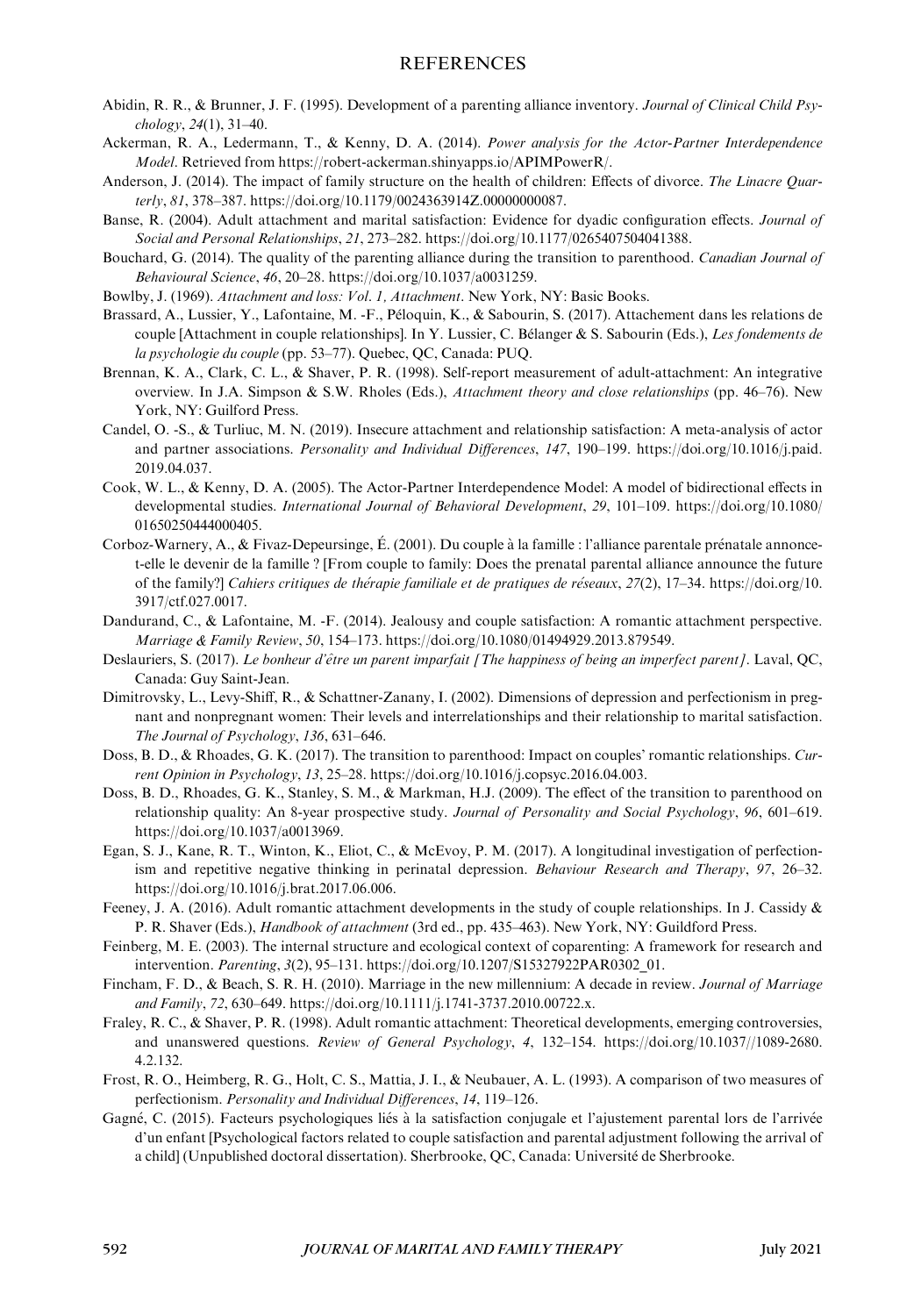- Gelabert, E., Subirà, S., García-Esteve, L., Navarro, P., Plaza, A., Cuyàs, E., ... et al. (2012). Perfectionism dimensions in major postpartum depression. Journal of Affective Disorders, 136, 17-25. [https://doi.org/10.1016/j.jad.](https://doi.org/10.1016/j.jad.2011.08.030) [2011.08.030.](https://doi.org/10.1016/j.jad.2011.08.030)
- Graham, J. M., Liu, Y. J., & Jeziorski, J. L. (2006). The Dyadic Adjustment Scale: A reliability generalization metaanalysis. Journal of Marriage and Family, 68, 701–717.
- Hamachek, D. E. (1978). Psychodynamics of normal and neurotic perfectionism. Psychology: A Journal of Human Behavior, 15(1), 27–33.
- Hewitt, P. L., Flett, G. L., Turnbull-Donovan, W., & Mikail, S. F. (1991). Multidimensional perfectionism scale. Psychological Assessment, 3, 464–468.
- Hirschberger, G., Srivastava, S., Marsh, P., Cowan, C. P., & Cowan, P. A. (2009). Attachment, marital satisfaction, and divorce during the first fifteen years of parenthood. Personal Relationships, 16, 401–420.
- Howe, T. R. (2011). Marriages and families in the 21st century: a bioecological approach. Malden, MA: Wiley-Blackwell.
- Kluwer, E. S. (2010). From partnership to parenthood: A review of marital change across the transition to parenthood. Journal of Family Theory & Review, 2, 105-125.<https://doi.org/10.1111/j.1756-2589.2010.00045.x>.
- Kluwer, E. S., & Johnson, M. D. (2007). Conflict frequency and relationship quality across the transition to parenthood. Journal of Marriage & Family, 69, 1089-1106. [https://doi.org/10.1111/j.1741-3737.2007.00434.x.](https://doi.org/10.1111/j.1741-3737.2007.00434.x)
- Kohn, J. L., Rholes, S. W., Simpson, J. A., Martin, A. M., III, Tran, S., & Wilson, C. L. (2012). Changes in marital satisfaction across the transition to parenthood: The role of adult attachment orientations. Personality and Social Psychology Bulletin, 38, 1506–1522.
- Kuo, P. X., Volling, B. L., & Gonzalez, R. (2017). His, hers, or theirs? Coparenting after the birth of a second child. Journal of Family Psychology, 31, 710–720. [https://doi.org/10.1037/fam0000321.](https://doi.org/10.1037/fam0000321)
- Kwok, S. Y. C. L., Cheng, L., Chow, B. W. Y., & Ling, C. C. Y. (2015). The spillover effect of parenting on marital satisfaction among Chinese mothers. Journal of Child and Family Studies, 24, 772–783. [https://doi.org/10.1007/](https://doi.org/10.1007/s10826-013-9888-x) [s10826-013-9888-x](https://doi.org/10.1007/s10826-013-9888-x).
- Lafontaine, M. -F., & Lussier, Y. (2003). Structure bidimensionnelle de l'attachement amoureux: Anxiété face à l'abandon et evitement de l'intimite [Romantic attachment bidimensional structure: Anxiety and avoidance]. Canadian Journal of Behavioural Science, 35, 56–60. [https://doi.org/10.1037/h0087187.](https://doi.org/10.1037/h0087187)
- Langlois, F., Rhéaume, J., Gosselin, P., Lapointe-Brassard, M. -L., Boucher, O., Roy, P., ... Freeston, M. H. (2010). The Perfectionism Questionnaire: Psychometric properties among nonclinical and clinical samples. Unpublished manuscript, Universite du Quebec a Trois-Rivieres, Trois-Rivieres, QC, Canada.
- Lee, M. A., Schoppe-Sullivan, S. J., & Kamp Dush, C. M. (2012). Parenting perfectionism and parental adjustment. Personality and Individual Differences, 52, 454–457.<https://doi.org/10.1016/j.paid.2011.10.047>.
- Lévesque, S., Bisson, V., Charton, L., & Fernet, M. (2020). Parenting and relational well-being during the transition to parenthood: Challenges for first-time parents. Journal of Child and Family Studies, 29, 1938–1956. [https://doi.](https://doi.org/10.1007/s10826-020-01727-z) [org/10.1007/s10826-020-01727-z](https://doi.org/10.1007/s10826-020-01727-z).
- Lo, A., & Abbott, M. J. (2013). Review of the theoretical, empirical, and clinical status of adaptive and maladaptive perfectionism. Behaviour Change, 30, 96-116.<https://doi.org/10.1017/bec.2013.9>.
- Luz, R., George, A., Vieux, R., & Spitz, E. (2017). Antenatal determinants of parental attachment and parenting alliance: How do mothers and fathers differ? Infant Mental Health Journal, 38, 183–197. [https://doi.org/10.1002/](https://doi.org/10.1002/imhj.21628) [imhj.21628.](https://doi.org/10.1002/imhj.21628)
- Mikulincer, M., & Shaver, P. R. (2016). Attachment in adulthood: Structure, dynamics, and change (2nd ed.). New York, NY: Guilford Press.
- Mitnick, D. M., Heyman, R. E., & Smith Slep, A. M. (2009). Changes in relationship satisfaction across the transition to parenthood: A meta-analysis. Journal of Family Psychology, 23, 848–852. [https://doi.org/10.1037/a0017004.](https://doi.org/10.1037/a0017004)
- Oddo-Sommerfeld, S., Hain, S., Louwen, F., & Schermelleh-Engel, K. (2016). Longitudinal effects of dysfunctional perfectionism and avoidant personality style on postpartum mental disorders: Pathways through antepartum depression and anxiety. Journal of Affective Disorders, 191, 280–288. [https://doi.org/10.1016/](https://doi.org/10.1016/j.jad.2015.11.040) [j.jad.2015.11.040.](https://doi.org/10.1016/j.jad.2015.11.040)
- Pedro, M. F., Ribeiro, T., & Shelton, K. H. (2015). Romantic attachment and family functioning: The mediating role of marital satisfaction. Journal of Child and Family Studies, 24, 3482–3495. [https://doi.org/10.1007/s10826-015-](https://doi.org/10.1007/s10826-015-0150-6) [0150-6](https://doi.org/10.1007/s10826-015-0150-6).
- Rice, K. G., Ashby, J. S., & Slaney, R. B. (1998). Self-esteem as a mediator between perfectionism and depression: A structural equations analysis. Journal of Counseling Psychology, 45, 304–314.
- Roy, R. N., James, A., Brown, T. L., Craft, A., & Mitchell, Y. (2020). Relationship satisfaction across the transition to parenthood among interracial couples: An integrative model. Journal of Family Theory & Review, 12, 41–53. <https://doi.org/10.1111/jftr.12365>.
- Sabourin, S., Valois, P., & Lussier, Y. (2005). Development and validation of a brief version of the Dyadic Adjustment Scale with a nonparametric item analysis model. Psychological Assessment, 17, 15–27. [https://doi.org/10.](https://doi.org/10.1037/1040-3590.17.1.15) [1037/1040-3590.17.1.15.](https://doi.org/10.1037/1040-3590.17.1.15)